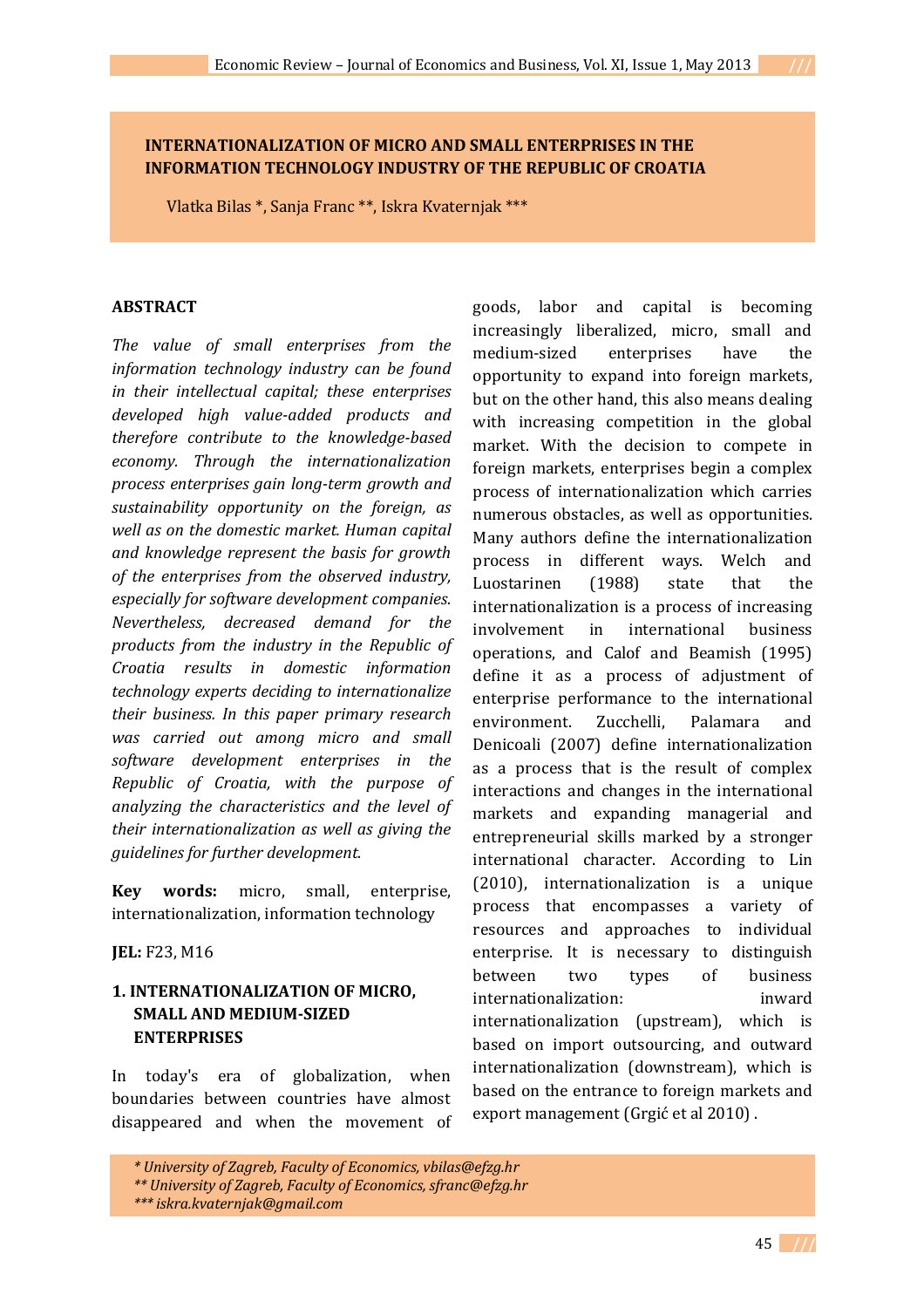This paper analyzes the basic characteristics of the internationalization process of micro and small enterprises in the information technology industry as well as the characteristics of that industry in Croatia. Additionally, the research was conducted with the aim of determining the level of internationalization of micro and small software developing enterprises in the Republic of Croatia. The most common form of participation in the foreign market, motives, and obstacles to internationalization for micro and small enterprises in the information technology industry in the Republic of Croatia were analyzed with the purpose of determining the conditions and prospects of development and competitiveness of Croatian software development enterprises. The paper consists of six parts. The first part is an introduction. The second part contains an analysis of the information technology industry in Croatia. The third part of the paper contains a review of relevant literature in this area, while the fourth part brings a description of the research methodology. The fifth part describes the results of the research. The sixth part is the conclusion.

# **2. ANALYSIS OF THE INFORMATION TECHNOLOGY INDUSTRY IN THE REPUBLIC OF CROATIA**

The following part contains the so-called PESTLE (Politics, Economics, Technology, Law, Environment), Porter's and SWOT (Strength, Weakness, Opportunity, Threat) analysis of the information technology industry of the Republic of Croatia.

## **2.1. PESTLE analysis**

The so-called "PESTLE" analysis consists of an analysis of six different areas which include political, economic, social, technological, legal, and the ecological environment. At the beginning of the new Millennium there is a growing need for complex software solutions and large-scale projects of integration of information systems in Croatia, as a result of a large wave of information technology (IT) equipment purchase. Banks, insurance companies, telecommunication companies, and the public sector have increased the budget for IT expenses, which contributed to the development of the IT industry (EU CARDS Project 2002).

As far as the economic environment is concerned, in recent years, foreign investments in the banking sector have resulted in increased IT spending, and thus profitability of individual segments of the industry is above average which makes it attractive for further investment (EU CARDS Project 2002). However, strong economic downturn recorded in 2012 was followed by increased restrictions of financing conditions for all sectors of the economy, resulting in poor liquidity of non-financial companies (Croatian National Bank 2012). Due to the increasing lending to the government and public enterprises, the risk of the banking sector and country risk were more intensely connected (Croatian National Bank 2012), and since banks and government are buyers with significant bargaining power in the IT industry (EU CARDS Project 2002), this could have a negative impact on the development of the observed industry. Furthermore, reduced liquidity of non-financial companies can cause difficulties for IT industry companies concerning payment claims against companies from other industries.

In terms of the information technology usage it can be said that with the widespread use of the Internet in the economically developed countries, the trend of e-business has become more significant (Müller 2001). E-business means that all business processes are carried out through electronic networks. This includes everything from sale of goods over the Internet, to bar coding in stores, interactive television, and a huge range of other technologies (Chen Liqin 2001). Research on the use of the IT in Croatian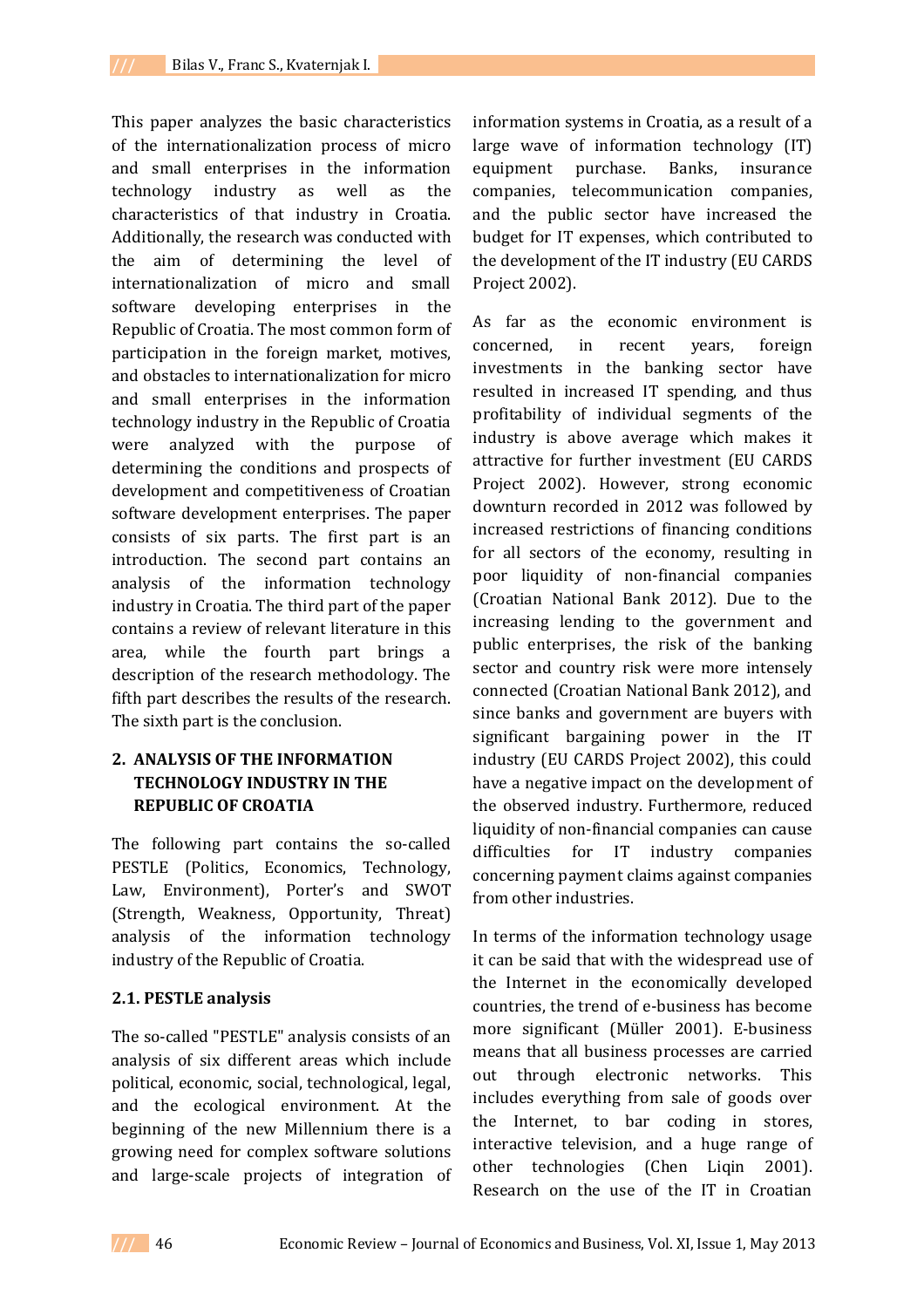enterprises showed that almost none of the respondents provide electronic trading via the Internet despite many benefits that such a way of doing business could provide (Müller 2001). Estimated savings with introduction of e-business in Croatia range from  $\epsilon$  40-54 million per year in the public sector and about  $\epsilon$  850 million in the economy (EU Tempus project 2012). Enterprises, in order to take advantage of the opportunities provided by the IT and the trend of e-business, should switch from the internal orientation to the enterprise and business efficiency, to an external orientation of the entire value chain and above all, to the customers (Müller 2001).

As far as social factors and their impact on the development of IT industry goes, unemployment and its growth is at the forefront. According to the records of the Croatian Employment Service Bureau (2012) in October of 2012 there were 289 registered unemployed computer expert graduates, designers of computer systems, systematic engineers and programmers; 2,685 computer engineers and technicians; 541 unemployed computer operator, which makes a total of 3,515 unemployed persons in this profession. The IT industry in Croatia has the potential to create new jobs and increase exports, but the current level of exploitation of these resources is insufficient.

As the IT industry itself is the one that imposes trends that are rapidly changing, its educated labor force should be taken into account when talking about the technological environment of the industry. The observed industry relies on university educated staff and therefore, a need for constant innovation and improvement of the university curriculum is a necessity. The data show that at the Croatian universities there are about 600 information communication technology (ICT) expert graduates annually skilled in research, development, and production of goods and services in the sector, while the estimates show that there is an annual deficit of at least

300 new IT professionals with a university degree and at least 600 experts with IT skills, which represents a very large obstacle to the further development of the industry, but also the economy as a whole (EU Tempus project 2012).

Legislation in the field of IT, which is currently in force in the Republic of Croatia, consists of several sets of laws and regulations governing electronic signatures, electronic commerce, electronic documents, information security, and computer crime (Croatian Information Technology Association 2012). In addition, Information Technology Law is covered through the Waste Management Act and the Ordinance on wasteful electrical and electronic devices and equipment. An increase in trade with the EU member states will require adjustment of the customs administration, which will further require a large number of network and system integrators, developers, application consultants and implementers, and IT lecturers, and this could have a positive impact on the IT industry. Also, when the EU borders extend to Croatia, the government will have to implement systems of border security and enhance the identification security system in accordance with the regulations of the European Union (EU CARDS Project 2002).

In terms of the ecological environment, in commercial buildings the energy expended for the use of information technology by more than 20%, and in some offices up to 70% (Green IT 2012). Therefore, in the IT industry growing importance is given to sustainable development. Moreover, the European Union (EU) has adopted two directives that deal with electrical and electronic equipment which require European manufacturers to accept the return of old equipment. The main aim of the directives is to limit the amount of waste that goes to landfill, through its organized collection; encourage recycling and reuse of materials, and to prohibit the use of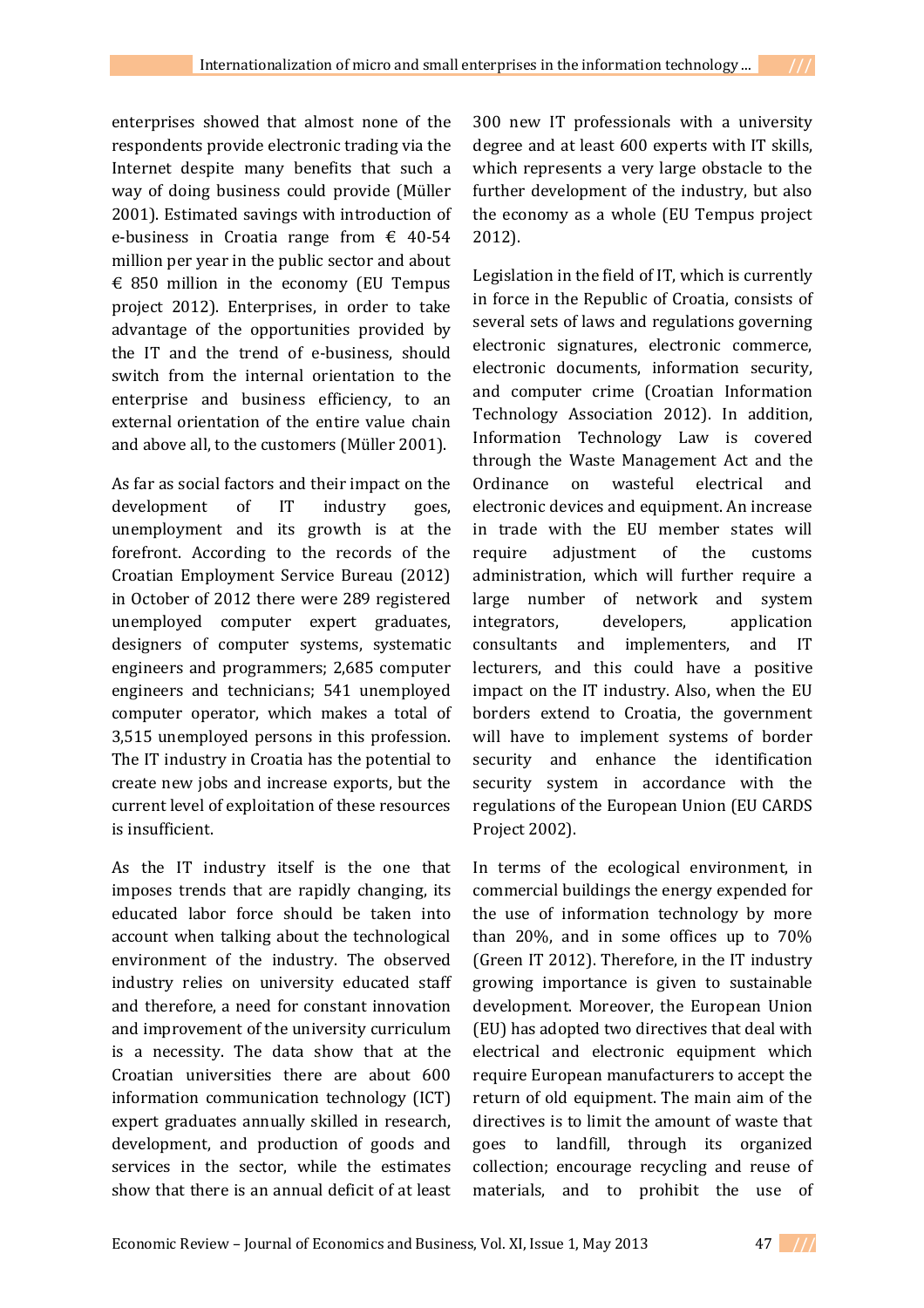substances such as lead, mercury, cadmium, hexavalent chromium, and brominated readily flammable materials (European Commission 2007). In the light of preparations for the EU membership, Croatia has accepted the obligation to implement these directives in their laws, through the already adopted Ordinance on wasteful electrical and electronic devices and equipment, and the mentioned new Waste Act (Ministry of Environment 2012).

### **2.2. Porter five forces analysis**

Competitive rivalry in the industry represents one part of the Porter analysis of competitiveness (Porter, 1990). The most successful companies in the IT industry in the Republic of Croatia measured by revenues are mainly engaged in IT services. Such a structure characterized by similarity of products and services offered shows there are highly competitive forces in the industry, as well as the fact that a large number of small and medium-sized businesses seek to maintain their market share by offering similar products and services. Another factor that speaks of the fierce competition in the industry is the presence of major international companies that have already won a large share of the market with its range of established products and services (EU CARDS Project 2002). However, the demand for IT products and services is still low if we compare Croatia with other European countries

Concerning the risk of entry of new competitors, there are still enterprises that set up operations in the IT industry which is a sign of market growth (EU CARDS Project 2002). According to the criteria of the procurement costs of goods in the total income, the threat of entry of new competitors is the lowest in the segment of trade of IT products because of the highest cost share, while the highest risk of entry of new competitors is in the field of software

development because that is where is the cost share is lowest. Due to fierce competition in the IT industry, differentiation is an important factor that affects new competitors because enterprises operating in the market for a long time have become recognized and gained customer loyalty that are the result of marketing or tradition (EU CARDS Project 2002).

Furthermore, as regards the risk of substitution of certain IT products or services, it can be said that the transfer of customers to substitute products is usually not easy. For example, a company that decides to substitute an existing product, besides the investments in new equipment, has to ensure education for its labor force to work on new products. In addition, a new software product usually cannot replace the same product that performs the same function so the threat of substitution is very small (EU CARDS Project 2002).

Bargaining power of suppliers and bargaining power of buyers are additional elements of the industry competitiveness analysis. In the IT industry, the hardware costs are reduced with market saturation before the emergence of more advanced products, while the prices of software development tools vary depending on the complexity of the tool or set of tools. However, their prices are very low compared with the cost of the end product - software support. Most of the development tools are products of large software vendors (Microsoft, IBM, Oracle) which are distributed by their partners or through online stores (EU CARDS Project 2002). Large companies consider the power of suppliers to be high, because the quality of the product in the beginning stage determines the quality of the end product (EU CARDS Project 2002).

For the entire IT industry, large enterprises can be considered as customers with high bargaining power, as the largest IT investments in Croatia come from the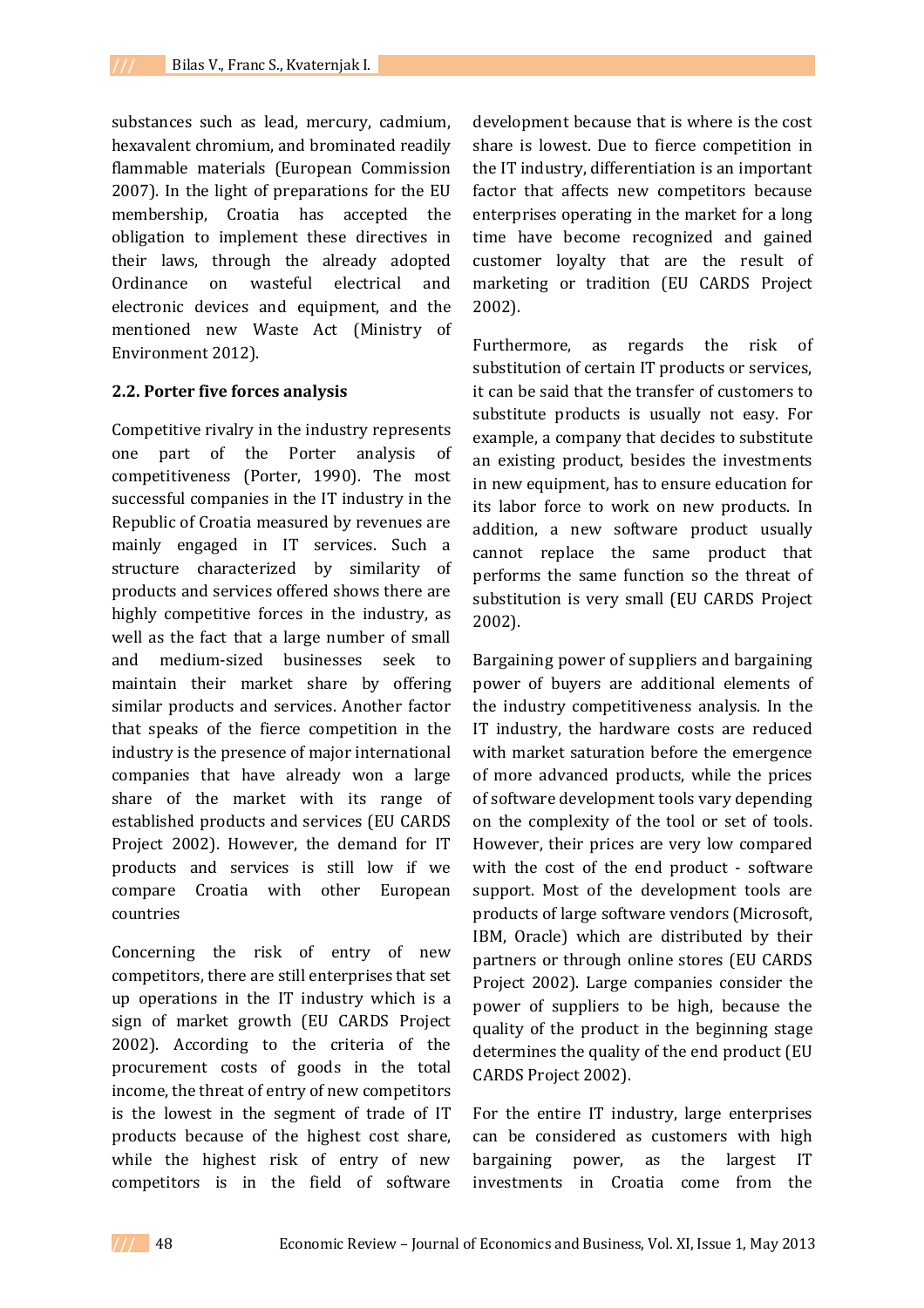Croatian government, banks, insurance companies and other financial institutions, utilities, telecommunications, manufacturing and transport sectors (EU CARDS Project 2002). The bulk of IT spending is realized by the government and significantly affects the development of the IT market in the country (EU CARDS Project 2002). Furthermore, with a fully liberalized telecommunications sector, IT spending of mobile and fixed operators is constantly increasing (EU CARDS Project 2002). They typically invest in systems and long-term counseling, and it can be concluded that they have great bargaining power. The banking sector may also be considered as a customer with high bargaining power because foreign direct investments are focused in their modernization and restructuring and imply continuous IT spending to improve business efficiency (EU CARDS Project 2002).

### **2.3. SWOT analysis**

Table 2.1 presents the analysis of strengths, weaknesses, opportunities, and threats of the information technology in the Republic of Croatia.

Table 2.1. SWOT analysis of the IT industry in the Republic of Croatia

| <b>Strengths</b>                                                                                       | Weaknesses                                                                                                |
|--------------------------------------------------------------------------------------------------------|-----------------------------------------------------------------------------------------------------------|
| competency and capacity                                                                                | lack of quality control                                                                                   |
| for abstract thinking and                                                                              | personnel                                                                                                 |
| imagination of Croatian<br>engineers are important<br>for products and services<br>in the domain of IT | limited number of local<br>enterprises qualified for<br>downloading large IT<br>service projects at home  |
| high percentage of                                                                                     | and abroad - the relative                                                                                 |
| employees in IT                                                                                        | size of the enterprise is too                                                                             |
| companies who speak                                                                                    | small to step into the                                                                                    |
| English, which favors the                                                                              | international market                                                                                      |
| establishment of<br>partnerships with global<br>partners and high growth<br>rate                       | lack of government<br>incentives and support for<br>the production of large IT<br>service projects abroad |
| several larger and many<br>smaller companies that<br>foster innovation                                 | lack of cooperation among<br>companies in terms of the<br>formation of strategic                          |
| product recognition,                                                                                   | alliances                                                                                                 |
| financial strength and                                                                                 |                                                                                                           |

| quality standards of       | lack of ambition of local                    |
|----------------------------|----------------------------------------------|
| service delivery           | business owners /                            |
| international IT service   | managers to penetrate                        |
|                            | foreign markets                              |
| companies and world-       |                                              |
| renowned products          | lack of government                           |
| financial potential,       | incentives and support in                    |
| marketing and sales        | the development and                          |
| expertise of global        | marketing of domestic<br>software            |
| companies with offices in  |                                              |
| Croatia                    | limited number of local                      |
| well-connected local       | enterprises capable of                       |
| businesses with the state  | developing products                          |
| administration and public  | demanding software                           |
| enterprises                | lack of brand Croatian                       |
|                            | products and software                        |
| flexibility and lower cost | solutions, specialized                       |
| of local IT services       | expertise in consulting and                  |
| flexibility and lower cost | business skills                              |
| of software licenses and   |                                              |
| services for local         | poor marketing strategies                    |
| husinesses                 | and distribution channels                    |
|                            | for their products and<br>software solutions |
|                            |                                              |
| <b>Opportunities</b>       | Threats                                      |
| create a strong IT sector  | misunderstanding of the                      |
| with the necessary and     | meaning of information                       |
| demanded products          | technology due to the lack                   |
|                            |                                              |
| which will result in a     | of knowledge and vision of                   |
| reduction of imports       | development in the IT field                  |
| underdeveloped regions     | lack of digital literacy of                  |
| of Central and Eastern     | policy makers and social                     |
| Europe, with increased     | problems caused by the                       |
| needs for information      | focus on outdated                            |
| technology which creates   | technology                                   |
| export opportunities       |                                              |
|                            | lack of financial aid for                    |
| lack of specialists in the | starting a new business                      |
| world - an opportunity     | lack of large IT service                     |
| for the development of     | infrastructure projects in                   |
| Croatia and for increased  | the country                                  |
| employment                 |                                              |
| increase efficiency in the | shortage of highly skilled<br>and innovative |
| management and             | professionals with                           |
| administration within the  |                                              |
| public and private         | ambitious goals and a<br>vision              |
| infrastructure             |                                              |
| relatively small local     | more competitive                             |
| market and IT community    | environment and new                          |
| stakeholders, which        | entrants in the domestic                     |
| should facilitate decision | market related to the                        |
| making in devising         | integration with the EU                      |
| strategies for the IT      | lack of effective                            |
| industry and specific      | cooperation between the                      |
| projects                   | private sector and research                  |
| fast-growing demand for    | supported by the                             |



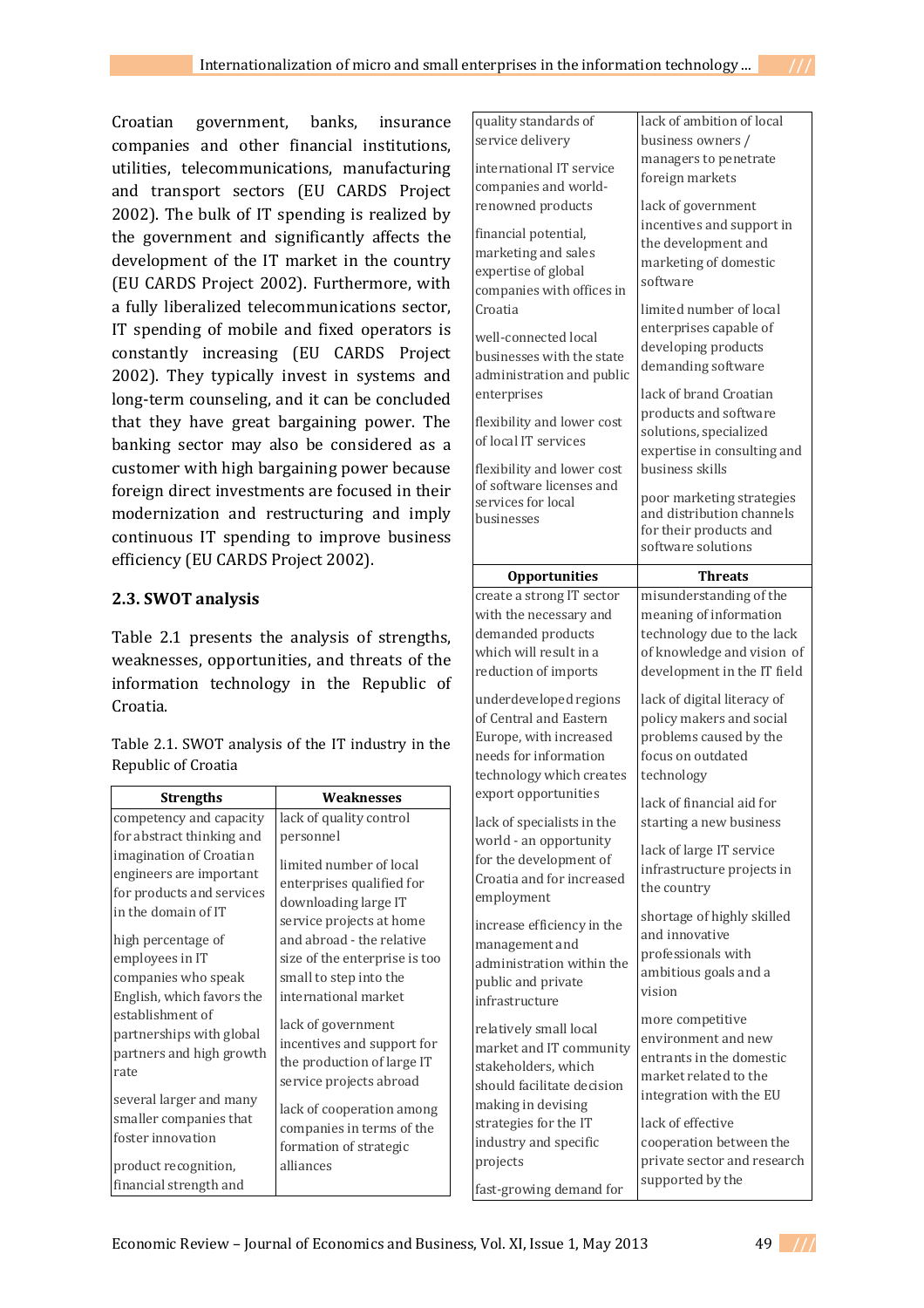| finished products from                                                                                              | government                                                                 |
|---------------------------------------------------------------------------------------------------------------------|----------------------------------------------------------------------------|
| the software enterprises                                                                                            | outflow of IT experts                                                      |
| and the public sector in                                                                                            | associated with higher                                                     |
| the country and region                                                                                              | wages in Western Europe                                                    |
| partnerships with global                                                                                            | small local market that                                                    |
| companies in developing                                                                                             | does not allow for                                                         |
| and marketing software                                                                                              | economies of scale                                                         |
| upcoming EU integration<br>and the growing demand<br>for the retrofitting of<br>existing systems (taxes,<br>duties) | widespread preference for<br>imported packaged<br>software products piracy |

Source: EU CARDS Project (2002); EU Tempus project (n.d.); IDC Adriatics (2011)

### **3. LITERATURE OVERVIEW**

Due to the ongoing process of globalization, which has changed the environment and business conditions, enterprises have to adapt to new circumstances. They do so by the adoption of the process of internationalization. Generally, theories of internationalization of small and mediumsized enterprises (SMEs) are divided into the Uppsala model, innovation models, and network development models (Ali 2000).

The Uppsala model emphasizes the importance of the learning process and gathering experience on performance in foreign markets (Mellin 1992). According to the Uppsala model four stages in the process of internationalization can be distinguished: sales in the domestic market with occasional exports, without regular export; export through an intermediary (agent); opening sales outlets abroad; own production abroad.

The main contribution of models based on the adoption of innovations are related to the business performance of small and medium enterprises and explaining the initial stages of their international expansion through exports until they accept foreign direct investment as an alternative way of internationalization (Barkema and Bell 1996).

Among the more recent theories of internationalization are networking models.

The basic idea behind these models lies in building nonhierarchical systems that allow enterprises better and closer cooperation, which ultimately results in better and stronger market position. Studies of these models are generally based on the benefits that are achieved by mutual cooperation of enterprises, and not the specific advantages of each company.

Taking into account changes in the global environment and growing importance of the process of business internationalization, especially for micro, small and medium-sized enterprises, this area has become more empirically researched.

Research on the internationalization of SMEs in the European Union has shown that most of these enterprises are involved in international activities, primarily through imports and exports, but very few export out of the integration (European Commission 2010). Also, it has shown that there is a direct relationship between the size of the enterprise and the internationalization process.

According to the study conducted by Su and Poisson (2000) strategic alliances are the most popular strategy of internationalization of SMEs in high technology industries.

Research on the barriers to business internationalization organized by the OECD and APEC (2006), found that the lack of managerial skills are perceived as a major obstacle to small and medium enterprises that have already started the process of internationalization.

Similar research on the obstacles to internationalization process carried out by Škrtić and Mikić (2009) on a sample of Croatian SMEs indicated that the primary barriers to the process of internationalization are high prices of goods and services and the lack of knowledge, skills and abilities of employees.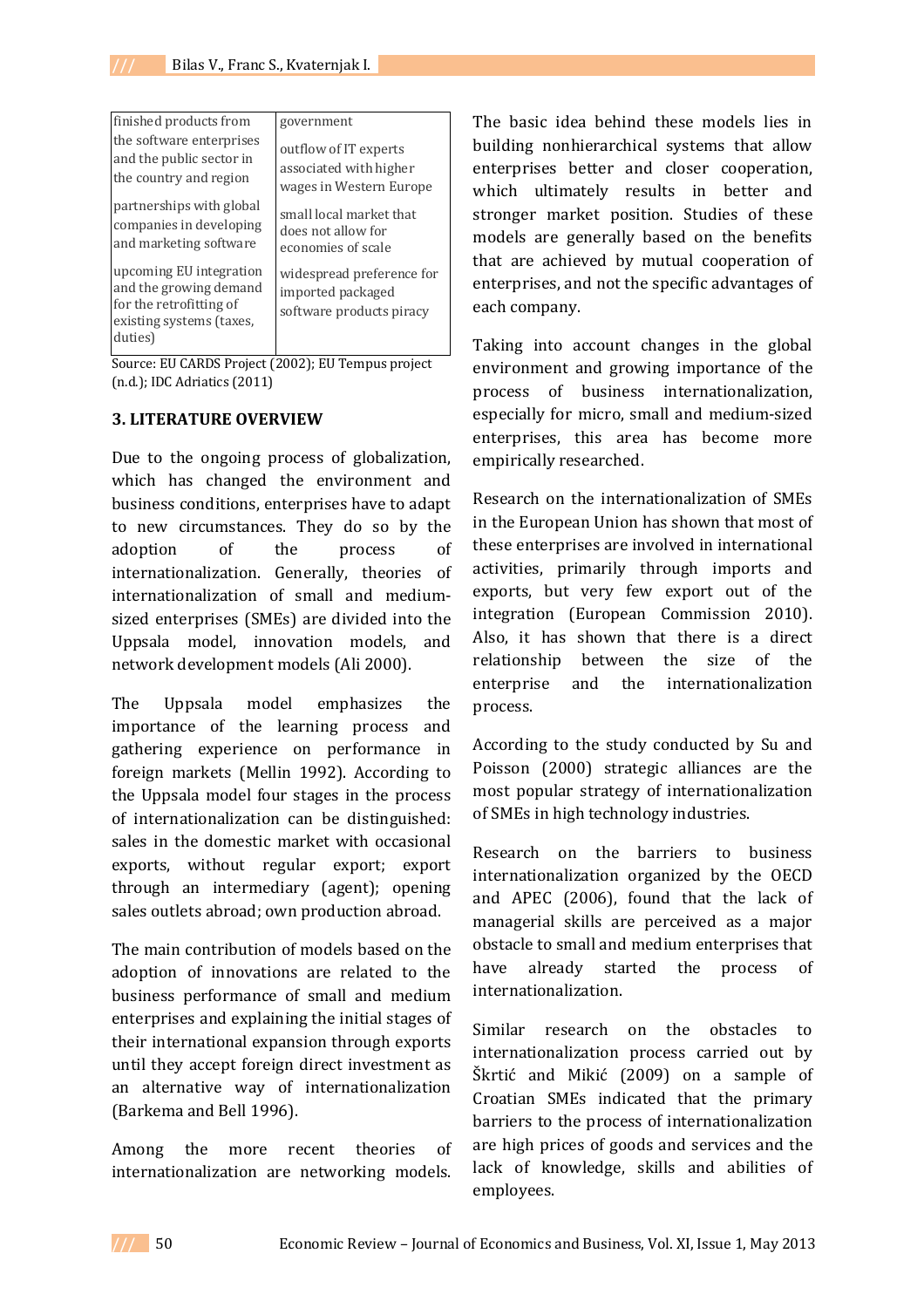Paunović and Prebežac (2010) concluded in their study that the internationalization of small enterprises depends largely on the knowledge of entrepreneurs based on experience and network of contacts abroad.

### **4. METHODS AND GOALS OF RESERCH**

The research in the level and internationalization features of software development enterprises was conducted during September and October of 2012. In the following part the sample selection, data collection methods, research instruments, as well as the objectives, hypotheses and limitations of the study are described.

The survey included micro and small enterprises in the information technology industry, specifically, companies registered in the main activity (according to the Croatian Chamber of Economy and the statement of the company): J62 - computer programming, consultancy and related activities. A total of 835 enterprises from these activities were contacted, whose contact information was available in the Croatian Company Directory.

The conducted study had the features of exploratory research, and the research method was testing. The way of communicating with the respondents was via e-mail, and online questionnaire with 17 questions was used as a survey instrument. A total of 97 companies responded to the survey which means that the response was 11.6%. In the case of an Internet survey, the expected response rate is 10% or less (Tkalac Verčič et al. 2010) thus the rate of return of 11.6% can be considered a good result.

The questionnaire was structured based on the model of similar studies on internationalization that were conducted in Croatia, specifically based on the survey on the internationalization of small enterprises in the branch: manufacture of other electrical equipment (Paunović 2007) and the study conducted by Internationalization of CrossBorder Entrepreneurship Project organized by the Varaždin County and funded by the EU (Varaždin County 2008). The questionnaire had the goal to examine primarily downstream internationalization, which is based on the entrance to foreign markets and export management (Grgić et al 2010). The questionnaire consisted of three sets of questions. The first group of questions in the questionnaire (1-4) related to the basic information about the enterprise (number of employees, the main activity, enterprises' functions), and the next group of questions (5- 12) had the goal of determining the details of the enterprises' international activities (the degree of internationalization, strategies of foreign market entry, barriers and benefits of internationalization, reasons to internationalize). Enterprises that operate only in the domestic market were included in the group of questions from 13 to 17, which determine their readiness for internationalization, the most important competitive strategy, plans for internationalization, and foreign languages used in the enterprise. Enterprises that operate both on domestic and international markets were obligated to answer as well, so that a complete picture of the strengths and weaknesses of software development enterprises in Croatia could be made.

The main objective of this study was to determine the level of internationalization of Croatian micro and small enterprises for software development. In addition, the objectives of the research were to determine the strategy of internationalization most commonly used among the analyzed enterprises and the main motivation and barriers to internationalization of Croatian software development enterprises.

In accordance with the objectives, the following hypotheses were defined: (1) micro and small enterprises for software development in the Republic of Croatia are export-oriented, (2) the key success factors of

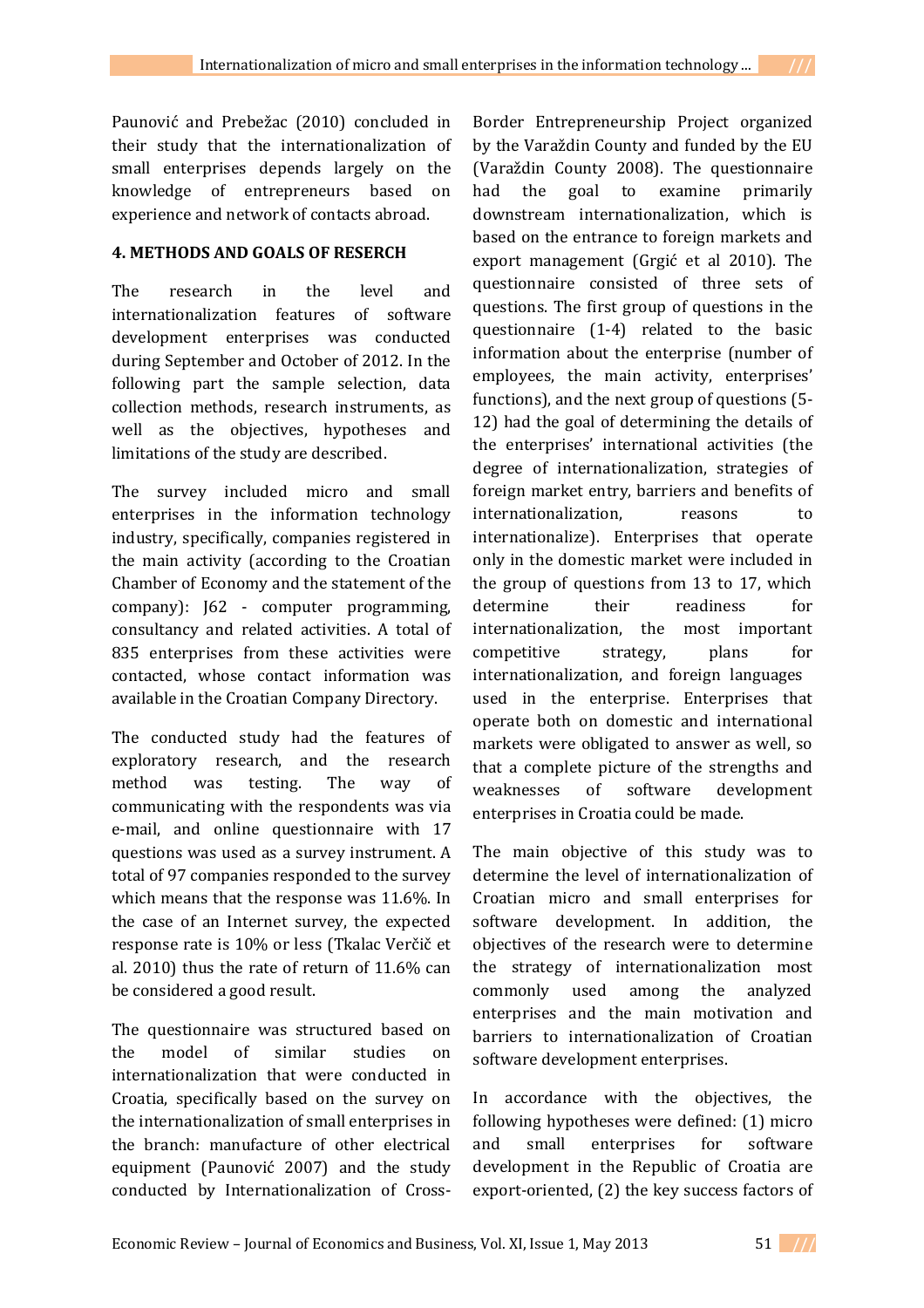internationalization of the Croatian micro and small enterprises for software development are skills and knowledge of human resources.

Regarding the main activities of the enterprises, based on the questionnaire, it was concluded that out of the 97 companies that responded, 53 companies are engaged in software development, while the remaining 44 companies are engaged in trade and advisory services in the domain of information technology, or activities in the field of marketing, tourism and accounting, and activities outside the information technology industry. As such, the limitation of research on the internationalization of micro, small and medium enterprises for software development in the Republic of Croatia is the fact that the results and conclusions of the research are based on a small sample of these enterprises. In continuation, responses from 53 enterprises engaged in software development, i.e. 6.3% of contacted enterprises will be analyzed. The collected data were analyzed in Microsoft Excel, which also represents a further limitation of the research since such analysis is based mainly on descriptive statistics.

#### **5. RESEARCH RESULTS**

The questionnaire was filled up by company managers, 72%, while the remaining 28% were employees with relevant functions such as director of development, sales department, production department, etc. All of the enterprises have less than 50 employees, and according to this criterion, 62% of the enterprises belongs to the micro entities (0-9 employees), and 38% are small enterprises (10-49 employees). Regarding the duration of market performance, 47% of enterprises are operating in the market for more than 10 years, 27% of enterprises are operating between 6 and 10 years are and 25% of enterprises are young enterprises that operate for less than 5 years.

When answering the question whether the enterprise achieves sales abroad, 58% of the surveyed enterprises responded yes and these will be taken into account in the further analysis of the business internationalization. For comparison, using the data from the 2010, if the number of enterprises that generate revenues from sales abroad (12,035 of them) was divided with the total number of companies in Croatia (96 758 of them) (Kovačić 2011), the result is a share of about 0.12, which means that 12% of the companies in Croatia generate revenues from sales abroad. Therefore, it can be concluded that small enterprises for software development are internationalized above average.

Figure 4.1 shows the responses to the question regarding the level of internationalization of Croatian software development enterprises. Overall, 62% of enterprises estimated that their revenue from international activities accounts for less than 50% of the total revenue. In 19% of the enterprises, revenue from foreign operations accounts for 50-79% and also 19% of enterprises have reported that their revenue from international activities makes 80-100% of total revenue.



Figure 4.1. The level of internationalization according to the revenue from international activities

As for strategies of entry to foreign markets, respondents had the option to choose between multiple strategies: exports, license, strategic alliance or establishment of subsidiaries. According to the results, 35% of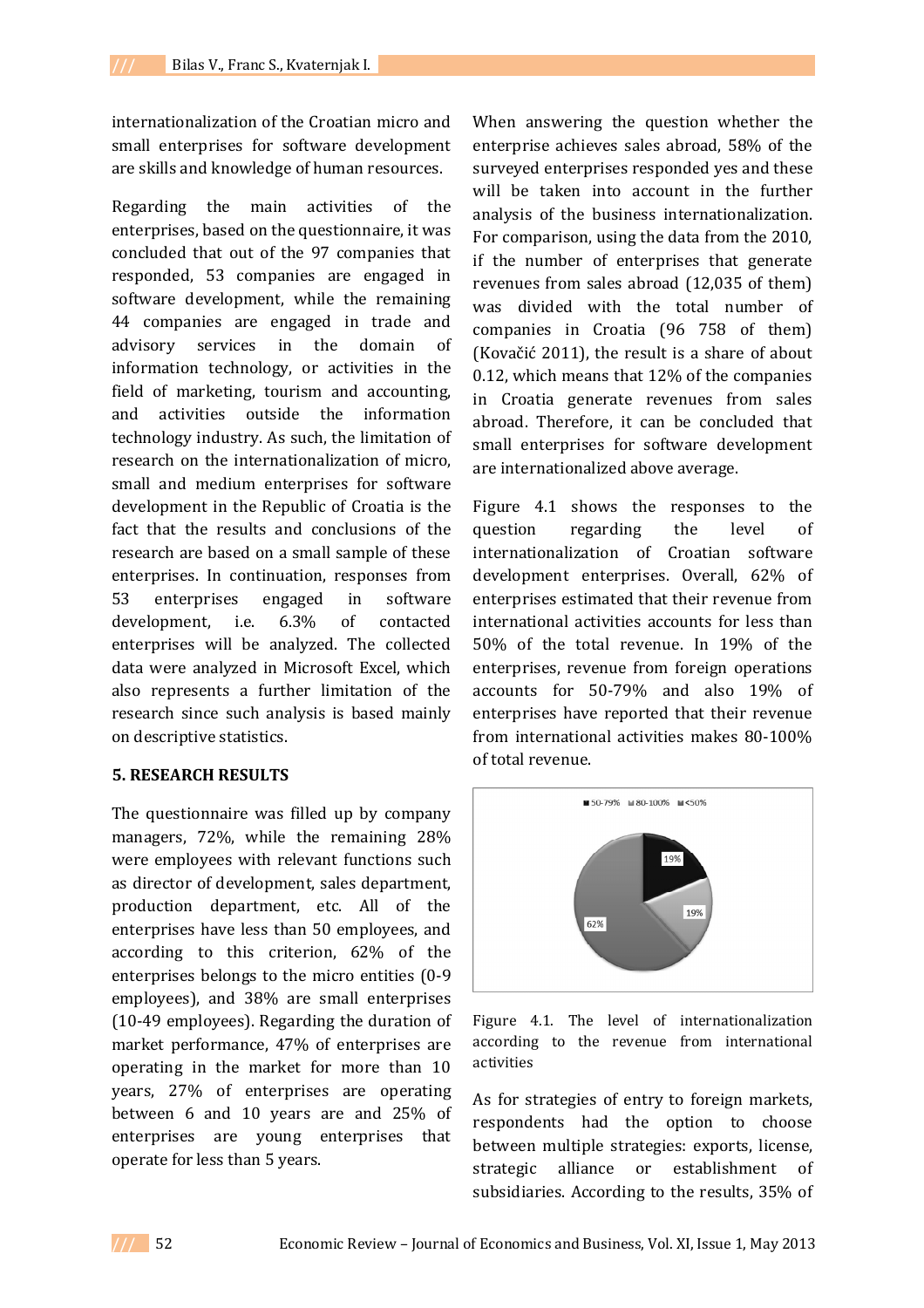enterprises use only one strategy of performance on foreign markets, of which the most common strategy is exports, then strategic alliance with another company, followed by the license option and the establishment of subsidiaries in foreign markets. Among 65% of enterprises using multiple strategies in foreign markets, the most commonly used strategy is also exports, followed by a strategic alliance and license which are represented in equal measure, while the establishment of subsidiaries is the least used strategy of performance on foreign

markets. To conclude, in the case of micro and small enterprises for software development in Croatia, the most commonly used strategy is exports, which is also the simplest strategy to enter foreign markets, and this confirms the first hypothesis.

Furthermore, according to the responses of the surveyed enterprises about the markets to which they export, more than half of the surveyed enterprises indicated that European countries are their main exporting markets. After European countries is the North American market, then the market of Asian countries, Australia and South American countries. Therefore, it can be concluded that the software development enterprises mostly opt for exports to areas geographically closer to their domestic market, and less to distant markets, which is consistent with the theoretical Uppsala model (Melin 1992).

Tables 4.1 and 4.2 show the impact factors on the decision to internationalize performance and the obstacles to that process. Table 4.1 presents the results obtained by the enterprises that were asked to evaluate each of the listed factors using the Likert scale from 1 (very low impact) to 5 (very strong influence). Knowledge of foreign languages is marked as a very important factor that enables performance in foreign markets. The above is in accordance with the second hypothesis of the paper. The next factor is the motive of not missing expansion opportunities

followed by the saturation of the domestic market, as demonstrated by the analysis of the information technology industry. International experience and contacts is in the fourth place by the impact of the decision to internationalize; such acquaintance can greatly facilitate the foreign entry and, more importantly, the survival of the foreign market. Other features that have an impact on the decision about the internationalization are as follows: globalization trends, knowledge of foreign markets, economies of scale, international experience, unique product, internal and external barriers to internationalization, risk adversity, and finally, increased competition in the domestic market has the smallest impact on the enterprise's decision.

Table 4.1. Impact factors on the decision to internationalize

| <b>Feature</b>                                           | Grade |
|----------------------------------------------------------|-------|
| Knowledge of foreign languages                           | 3.97  |
| Not missing business opportunities<br>in foreign markets | 3.55  |
| Domestic market saturation                               | 3.55  |
| International contacts                                   | 3.42  |

Source: authors

Enterprises in the survey were also asked about the motivation behind the internationalization and they could give multiple responses (Figure 4.2). Figure 4.2 shows that 77% of the enterprises indicated future growth and long-term development of the enterprise as the most important reason for internationalization, then the insurance of survival in the future (68%) and the use of new developments provided by ICT, 45% of the respondents.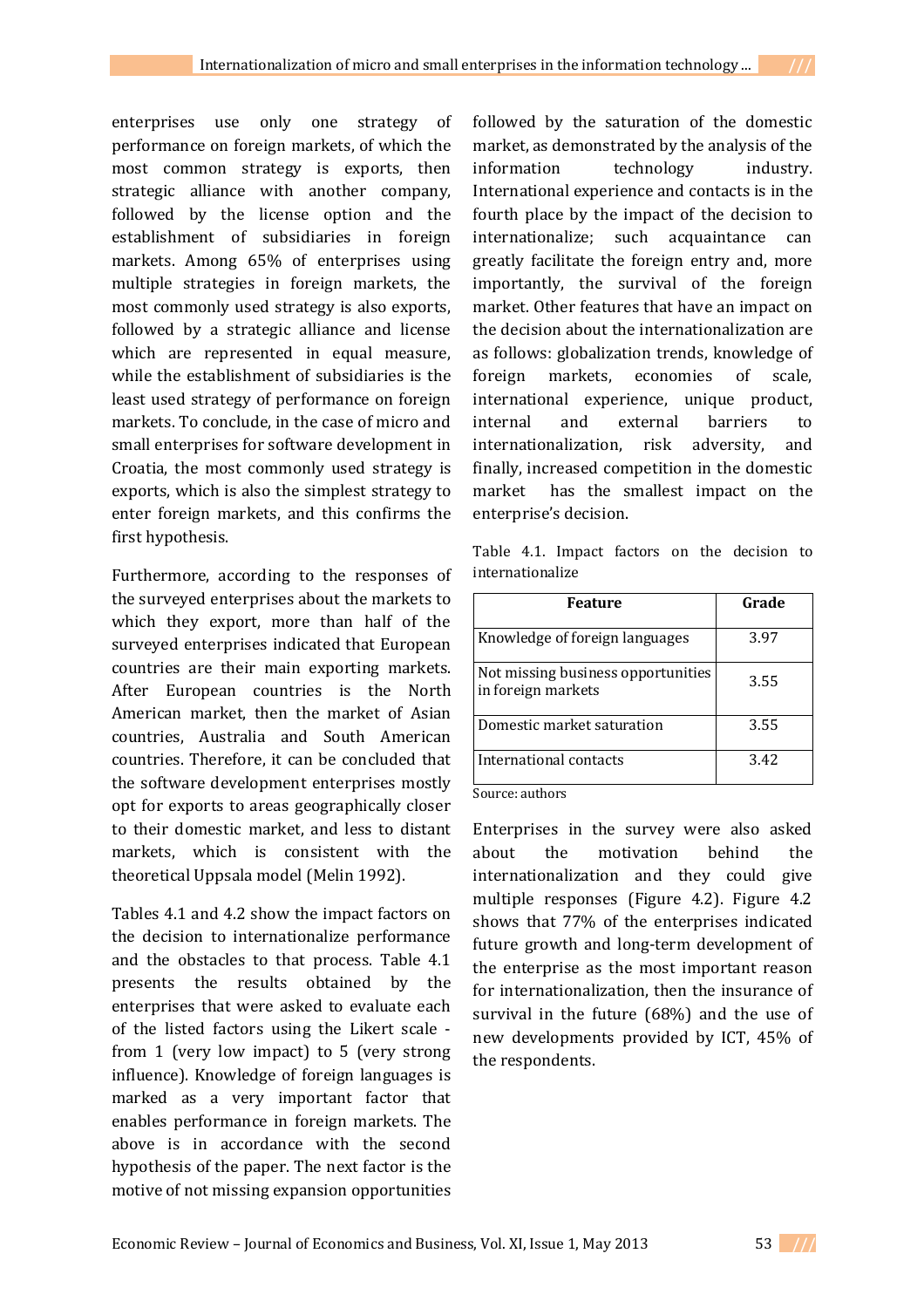

Figure 4.2. The most important reasons of internationalization

Possible answers to the question regarding respondents' opinions on the most important benefits of internationalization process were as follows: achievement of greater revenue and future growth and development, increase in employment and increase in market share. A total of 42% of enterprises marked all these benefits as the most important, while viewed individually, the achievement of greater revenue and future growth and development were marked as the most important benefits. Therefore, micro, small and medium sized enterprises for software development consider business development and growth as the most important reasons for the internationalization of business.

In examining the opinions of Croatian entrepreneurs on the most common barriers to business internationalization, enterprises were asked to choose five and rank them from 1 to 5 (where 1 denotes the most common barrier). Ranks that each enterprise assigned to individual obstacle were summed and divided by the number of ranks and that is how the five most common barriers were

obtained and presented in Table 4.2. The most prevalent barrier is considered to be the lack of entrepreneurial, managerial and marketing skills, followed by bureaucracy, difficulties in accessing financial resources, lack of capital and insufficient government support for internationalization. This is also in line with the second hypothesis. In addition to managerial skills, it can be said that the lack of capital and financing also poses a significant obstacle to the process of internationalization.

Table 4.2. The most common barriers to internationalization process

| Barrier                              | Rank |
|--------------------------------------|------|
| Deficiency of managerial,            | 2.4  |
| entrepreneurial and marketing skills |      |
| <b>Bureaucracy</b>                   | 2.7  |
| Difficulties in accessing financial  | 2.8  |
| resources                            |      |
| Insufficient capital                 | 2.8  |
| Insufficient government support for  | 3.0  |
| internationalization                 |      |
| $C = 1$                              |      |

Source: authors

Both the enterprises that have internationalized their operations and those that have not were asked the question on the readiness of enterprises to internationalize considering three components: manufacturing capabilities, financing and marketing knowledge. Enterprises had to evaluate the listed components with grades that rank from 1 (poor readiness for internationalization) to 3 (good readiness for internationalization) and the analysis was done considering the average score of each of the components. Enterprises that have gone internationally gave the highest average rating to their production capacity, then to financing, while marketing knowledge was assigned the lowest score, which is consistent with the findings of the previous questions about the most common obstacles to the internationalization. Enterprises that have not yet internationalized gave the highest average grade to their production capabilities and market knowledge, and the lowest average score was assigned to the funding resources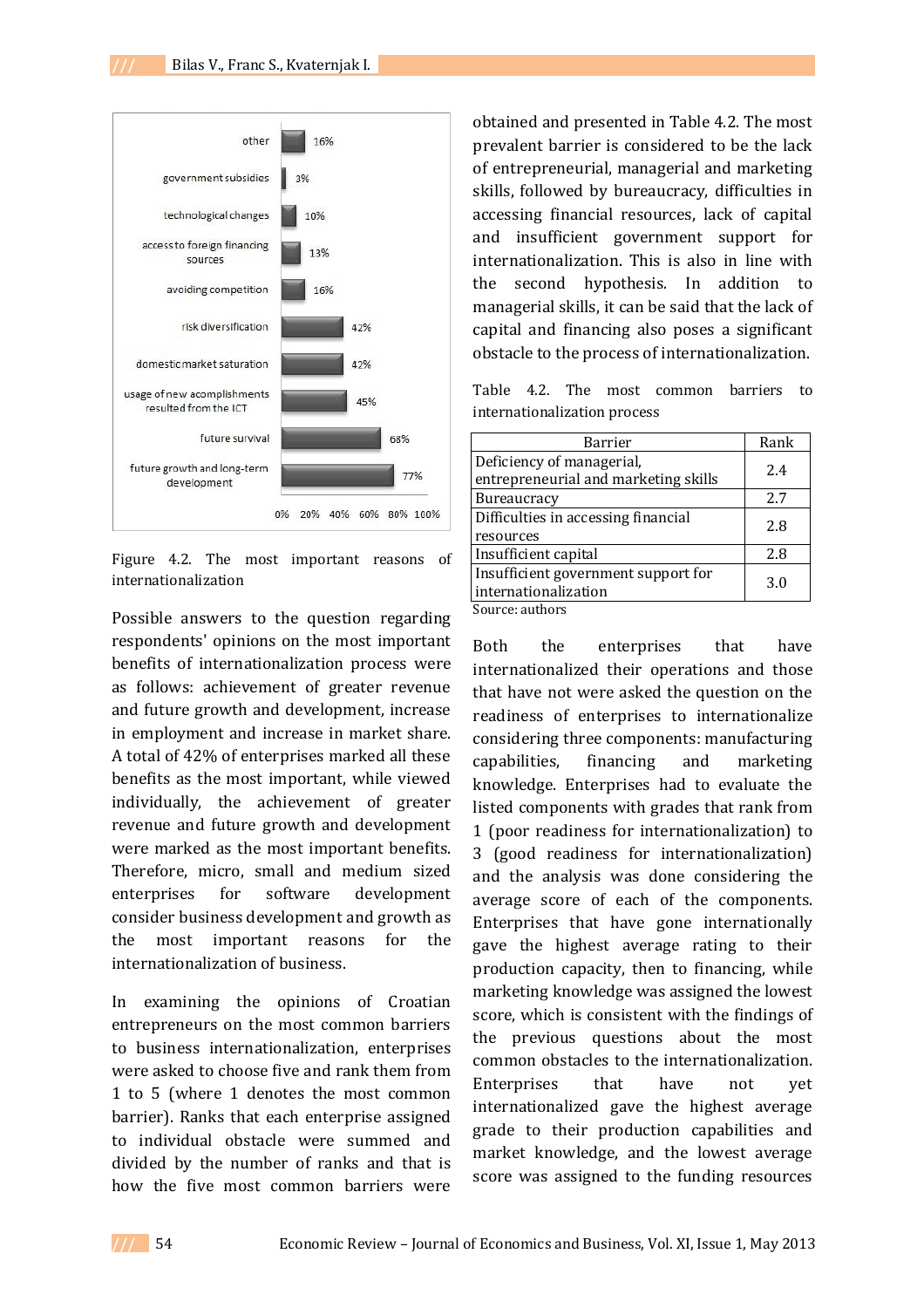which is also in line with the top five barriers that enterprises stated in the previous question.

In order to determine the strengths of small enterprises for software development, they were questioned about what they consider to be their competitive strategies, and they were given the choice of multiple answers. As shown in Figure 4.3, most enterprises (46 in total) believe that it is the quality of the products and experienced employees (36) followed by customer service and price, short time of delivery and geographic location.



Figure 4.3. The most important competitive strategies of software development enterprises

As it has been stated, enterprises have assessed foreign language skills as a feature with the greatest influence on the decision to internationalize, and were also asked which foreign languages they use in their operations. The results show that English is undoubtedly the most used language in business performance; it is used by 52 out of the 53 enterprises examined. This is followed by German (10 companies) and Italian (7 companies). Other less used languages include French, Russian and Slovenian.

It is considered that the concentration of knowledge and labor force achieved by strategic alliances enables the improvement of software solutions of Croatian enterprises, focusing on high quality products and efficient implementation time, as well as the lower cost of solutions delivered (EU CARDS Project 2002). Accordingly, enterprises were asked

whether they would engage in the process of internationalization individually or in cooperation with other enterprise. According to the responses, 64% of the surveyed enterprises prefer individual performance in foreign markets, which may be explained by possible conflicts over leadership and unwillingness to split profits.

At the beginning of this analysis, it was found that 42% of the surveyed software development enterprises do not earn income abroad. Furthermore, 68% of these enterprises have plans for internationalization, however, as they selfassessed, poor funding possibilities is one of the limiting factors.

### **6. CONCLUSION**

Globalization offers many opportunities for business expansion, but also requires constant training, learning and innovation in order to keep pace with the competition. This is particularly pronounced in the information technology industry in which the basis for the development and competitiveness lies in innovation of existing and creation of entirely new products. In such an environment, enterprises in the high tech industry often decide on mutual cooperation and the creation of strategic alliances in order to achieve greater efficiency and competitiveness.

Although it possesses educated professionals with the potential to make the information technology industry competitive in the world market, the Republic of Croatia still does not use its resources sufficiently. Micro and small enterprises for software development in the Republic of Croatia have the knowledge and creativity that are required for the development of innovative software solutions, but according to the primary research conducted, they lack managerial and marketing skills, which makes it difficult for them to promote products in the domestic and

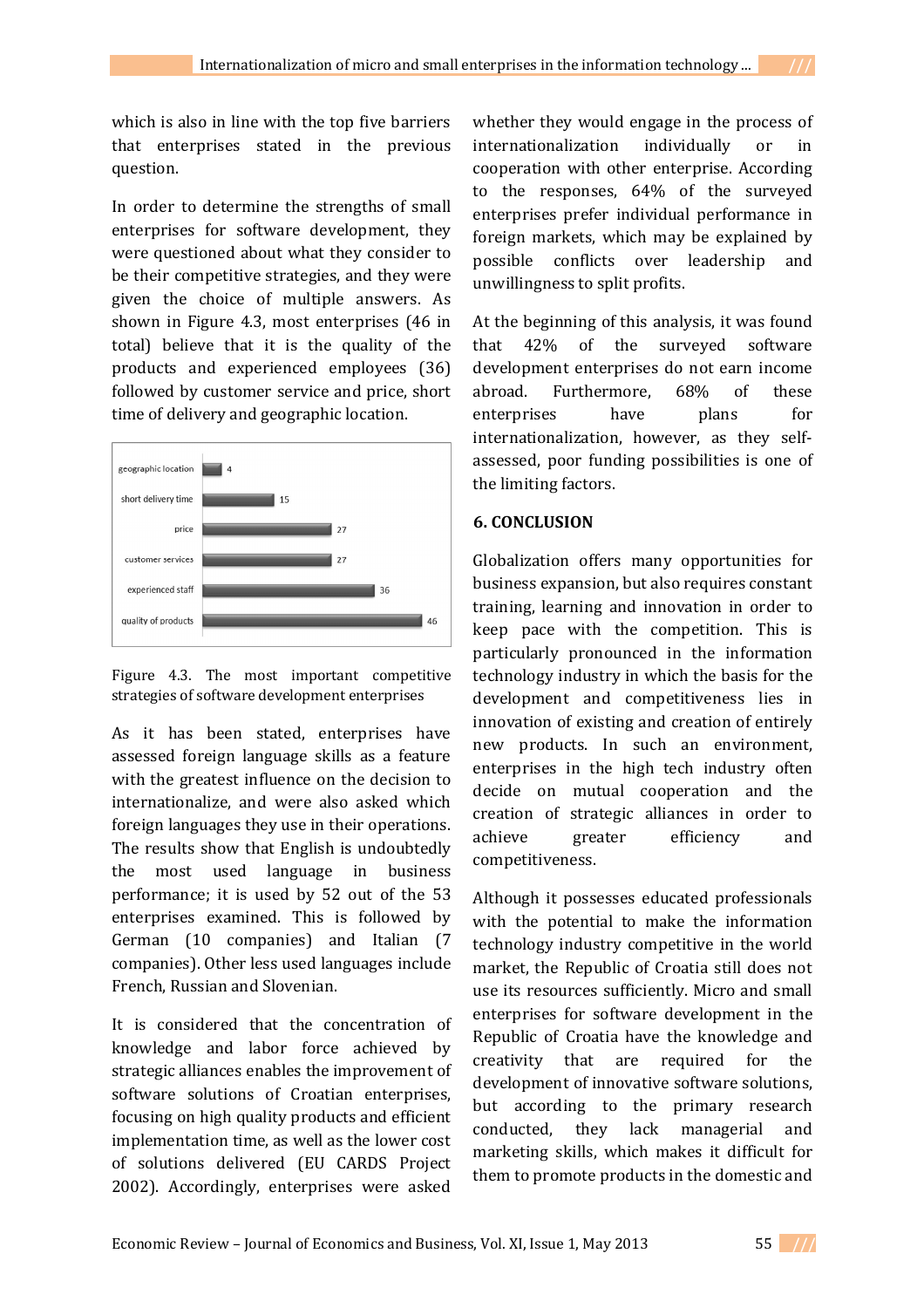then in foreign markets. The deficiency of these skills has been observed in the case of micro and small enterprises for software development in the world as well, and the resolution of these obstacles in the case of Croatian enterprises should be seen as an opportunity to increase their competitiveness in this industry. The next major obstacle for the internationalization process is bureaucracy and three financial barriers: lack of capital, difficulties in accessing financial resources and lack of government support for internationalization. Based on the responses received from the internationalized enterprises, related to their readiness for internationalization, they recognized marketing knowledge as the weakest area, while enterprises that are not internationalized assessed financing as the most limiting factor, which may be the reason why they have not yet started the process of internationalization, although the results suggest that most of them plan to do so.

On the basis of this study, the conclusion is that the small enterprises for software development in Croatia are internationalized above average. Since 38% of the enterprises have recorded revenues from international activities, which account for over 50% of the total revenue, small enterprises for software development in Croatia are characterized as exporters. Potential for further development of micro and small enterprises in the sector of software development lies in differentiating products in order to gain advantage over large global enterprises. Differentiated product is manufactured according to customer specification, so as to be sure that such a software product will fully suit his needs. In order to gain a place in the international market, any micro, small or medium-sized enterprise should strive to continually foster innovation. Also, the Croatian accession to the European Union will have an impact on the competitiveness of Croatian enterprises and their capacity to go international, therefore, it

is interesting to further research the implications of Croatian accession to the EU on the internationalization possibilities of Croatian micro, small and medium enterprises in terms of increased competition, the possibility of penetrating foreign markets, the withdrawal of the EU funds and the like.

#### **REFERENCES**

- 1. Ali, M. (2000) *Export behavior of small and medium enterprises, chapter 5: Internationalization theories of small firms*. Bahaudin Zakariya University Multan [*Online*]. Available from: http://prr.hec.gov.pk/Chapters/187- 0.pdf [Accessed 10.10.2009.]
- 2. Arora, A. & Gambardella, A. (2004) *The Globalization of the software industry: perspectives and opportunities for developed and developing countries*. NBER Working Papers 10538 [*Online*]. Available from: http://www.nber.org/chapters/c10805.p df [Accessed 31.10.2012.]
- 3. Behrens, A. (2003) Brazilian software: the quest for an export-oriented business strategy, DRC Working Papers, London Business School, No. 21. [*Online*]. Available from: http://www.dfid.gov.uk/r4d/PDF/Outpu ts/CNEM/drc21.pdf [Accessed 30.09.2012]
- 4. Barkema, H. & Bell, J. H. (1996) Foreign entry, cultural barriers and learning. *Strategic management journal.* Vol. 17, pp. 151-166
- 5. Burzynski, O. R., Graeml, A. R. & Balbinot Z. (2010) The internationalization of the software market: opportunities and challenges for Brazilian companies. *JISTEM Journal of Information Systems and Technology Management*. 7 (3), pp. 499-516.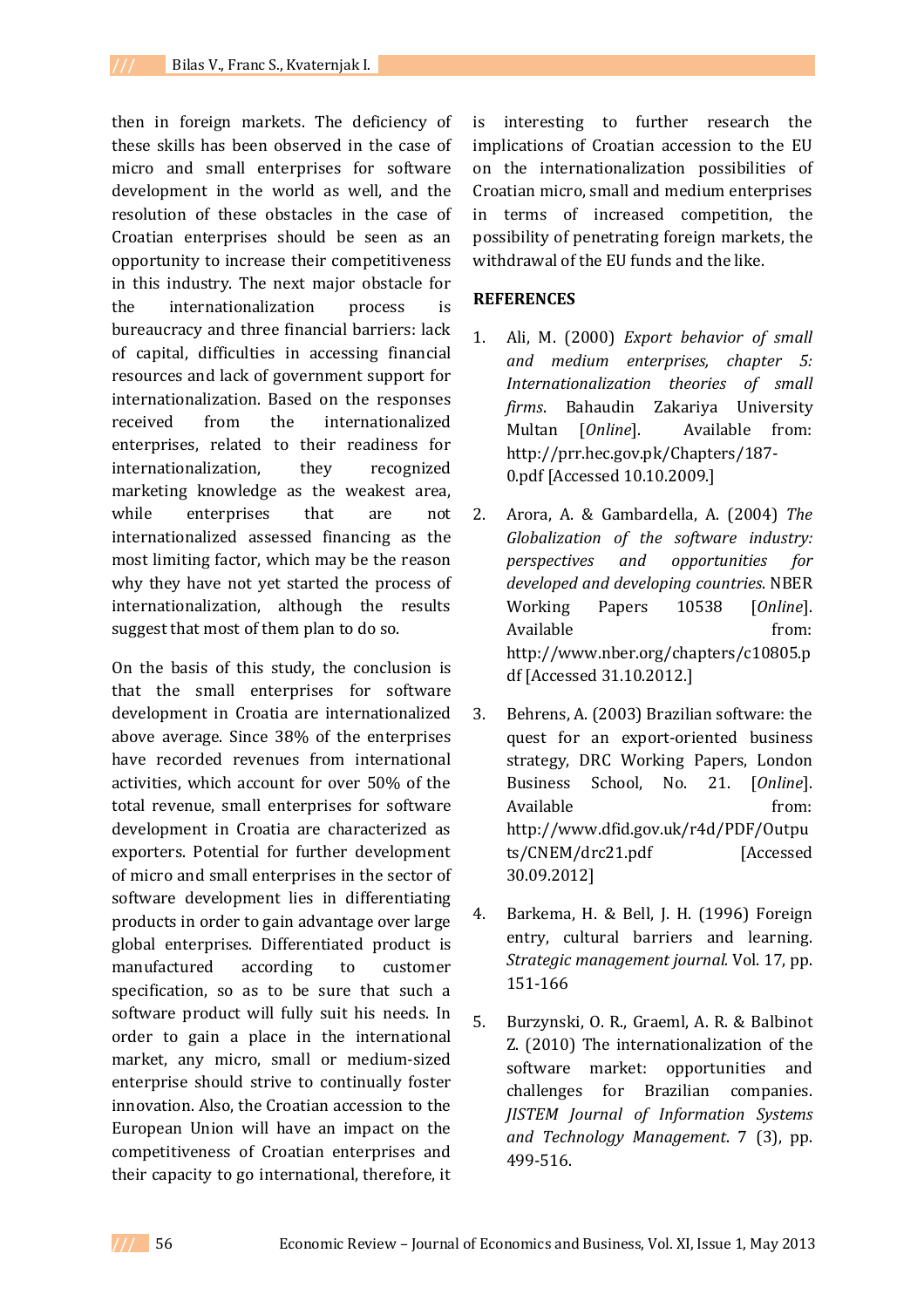- 6. Calof, J.& Beamish, P. (1995) Adapting to foreign markets: explaining internationalization. *International Business Review*. 4 (2), pp. 499-518.
- 7. Chen, L.&i Liqin, C. (2001) The 3rd Wave of eBusiness: Collaborative Virtual Enterprise. In *International Symposium on Government in E-Commerce Development.* Ningbo, China, 23-24.04.2001.
- 8. Croatian Bureau of Statistics (2012) *Official web page* [*Online*]. Available from: http://www.dzs.hr/ [Accessed 23.09.2012]
- 9. Croatian Chamber of Economy (2012) *Official web page* [*Online*]. Available from: http://www2.hgk.hr/en/ [Accessed 23.09.2012]
- 10. Croatian Employment Service Bureau (2012) *Statistics* [*Online*]. Available from: http://statistika.hzz.hr [Accessed 21.12.2012.].
- 11. Croatian Informatics Association (2012) *Official web page* [*Online*]. Available from: http://www.hiz.hr [Accessed 23.9.2012].
- 12. Croatian Ministry of Environment (2012) *Official web page* [*Online*]. Available from: http://www.mzoip.hr [Accessed 23.09.2001].
- 13. Croatian Ministry of Public Administration (2012). *e-Croatia* [*Online*]. Available from: http://www.uprava.hr [Accessed 23.03.2012]
- 14. Croatian National Bank (2012) *Financial stability* 9 (5) [*Online*]. Available from: http://www.hnb.hr/publikac/financijska %20stabilnost/h-fs-9-2012.pdf [Accessed 27.11.2012]
- 15. Dutta, S. &, Benat-Bilbao, O. (eds) (2012) T*he global information technology report*. Geneva: World Economic Forum.
- 16. EU CARDS Project (2002) *Sector analysis: consultations and program support access sector* [*Online*]. Available from: http://www.scribd.com/doc/82266968/ Software-CRO [Accessed 21.03.2012]
- 17. EU Tempus project (2012) *The role and tasks of universities in program engineering development: development of competence centers in the area of program engineering in Croatia* [*Online*]. Available from: http://www.fer.unizg.hr/\_download/rep ository/kisek\_prirucnik\_1.pdf [Accessed

2.4.2012]

- 18. European Commission (2007) *Supporting the internationalisation of SME's, Final report.* [*Online*]. Available from: http://ec.europa.eu/enterprise/policies/ sme/files/support\_measures/internation alisation/report\_internat\_en.pdf [Accessed 31.10.2012]
- 19. European Commission (2010) *Internationalisation of European SMEs*  [*Online*]. Final report. Brussels: European Union. Available from: http://ec.europa.eu/enterprise/policies/ sme/marketaccess/files/internationalisation\_of\_euro pean\_smes\_final\_en.pdf [Accessed 21.03.2012]
- 20. Financial agency statistics (2012) *Official web page* [*Online*]. Available from: http://www.fina.hr/ [Accessed 26.11.2012.]
- 21. Fong, M.W.L. (2011) Chinese SME's and Information Technology Adoption. I*nforming Science and Information Technology.* (8) 2011, pp. 313-322.
- 22. Green IT (2012) *Official web page*  [*Online*]. Available from: http://www.greenit.net/ [Accessed 27.8.2012]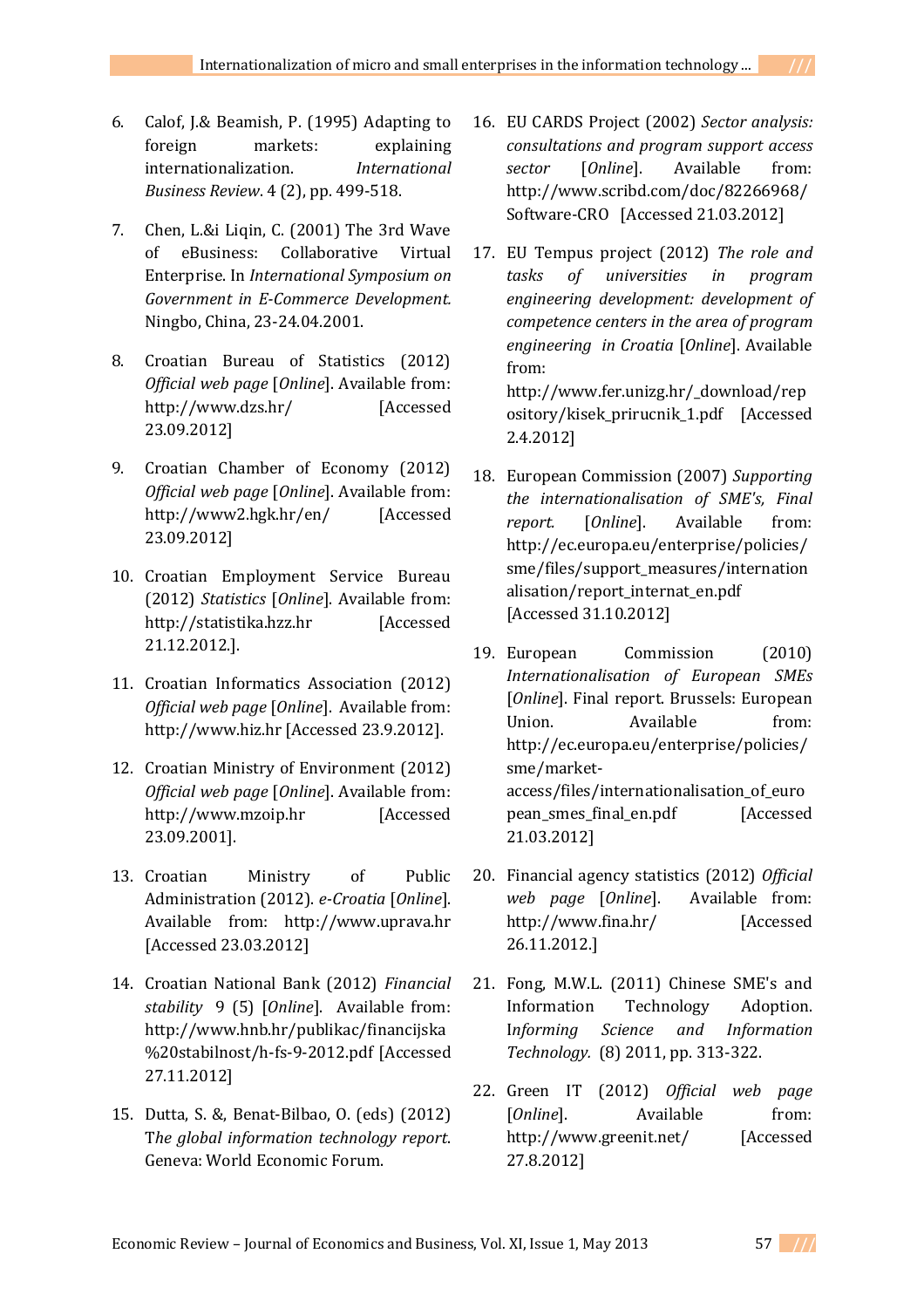- 23. Grgić, M., Bilas, V. & Franc, S. (2010) *Entrepreneurship in the international economy.* Zagreb: Sinergija.
- 24. IDC Adriatics (2011) *Analysis of Croatian ICT industry 1999-2009* [*Online*]. Available from: http://www.hgk.hr/wpcontent/files\_mf/ Analiza%20hrvatske%20ICT%20industri je%201999%202009%201%20.pdf [Accessed 21.03.2012.].
- 25. Kovačić, D. (2011) *Performance of small enterprises in 2009 and 2010* [*Online*]. Financial agency. Available from: http://portal.wlw.hr/Uploads/1461/1/3 /5413/5419/FINA\_1.pdf [Accessed 26.11.2012.].
- 26. Lin, S. (2010) Internationalization of SMEs: Towards an integrative approach of resources and competences. *Colloque Franco-Tchèque*: *Trends in International Business (2010)*.
- 27. Melin, L. (1992) Internationalization as a strategy process. *Strategic management journal*. 13 (special edition), pp. 99-117.
- 28. Müller, J. (2001) Managing information technology in modern companies and Croatian business practice of information technology usage. *Economic Review*. 52 (5-6), pp. 587.-612.
- 29. OECD (2004) Facilitating SMEs access to international markets. *In the 2nd Conference of Ministers Responsible for Small and Medium-Sized Enterprises (SMEs).* Istanbul, Turkey, 3-5 June, 2004. OECD.
- 30. OECD (2009) *Top Barriers and Drivers to SME Internationalisation*. Report [*Online*]. Available from: http://www.oecd.org/industry/smesand entrepreneurship/43357832.pdf [Accessed 21.03.2012].
- 31. OECD-APEC (2006) *Removing Barriers to SME Access to International Markets* [*Online*]. Available from: http://www.oecd.org/cfe/smesandentre preneurship/37818332.pdf [Accessed 23.09.2012].
- 32. Paunović, Z. (2007) *Internationalization of small enterprises from the manufacturing of electronic equipment sector*. Master's thesis. Zagreb: Faculty of Economics and Business, University of Zagreb.
- 33. Painović, Z & Prebežac, D. (1998) Internationalization of small and medium-sized enterprises. *Martekt.* 22 (1), pp. 57-76.
- 34. Porter, M. (1990) *The Competitive Advantage of Nations*. New York: The Free Press.
- 35. PricewaterhouseCoopers (2010) *100 Global Software Leaders* [*Online*]. Available from: http://www.pwc.com/en\_GX/gx/technol ogy/publications/global-software-100 leaders/assets/global-software-100.pdf [Accessed 31.10.2012].
- 36. SOFTEX (2002) *Software industry in Brazil: strengthening the knowledge economy* [*Online*]. Available from: http://www.softex.br/portal/softexweb/ uploadDocuments/\_observatorio/Softex\_ US.pdf [Accessed 30.09.2012].
- 37. Steinmueller, W. E. (1995) *The U.S. Software Industry: An Analysis and Interpretive History.* Maastricht Economic Research Institute in Innovation and Technology, University of Limburg [*Online*]. Available from: http://www.merit.unu.edu/publications/ rmpdf/1995/rm1995-009.pdf [Accessed 22.03.2012.].